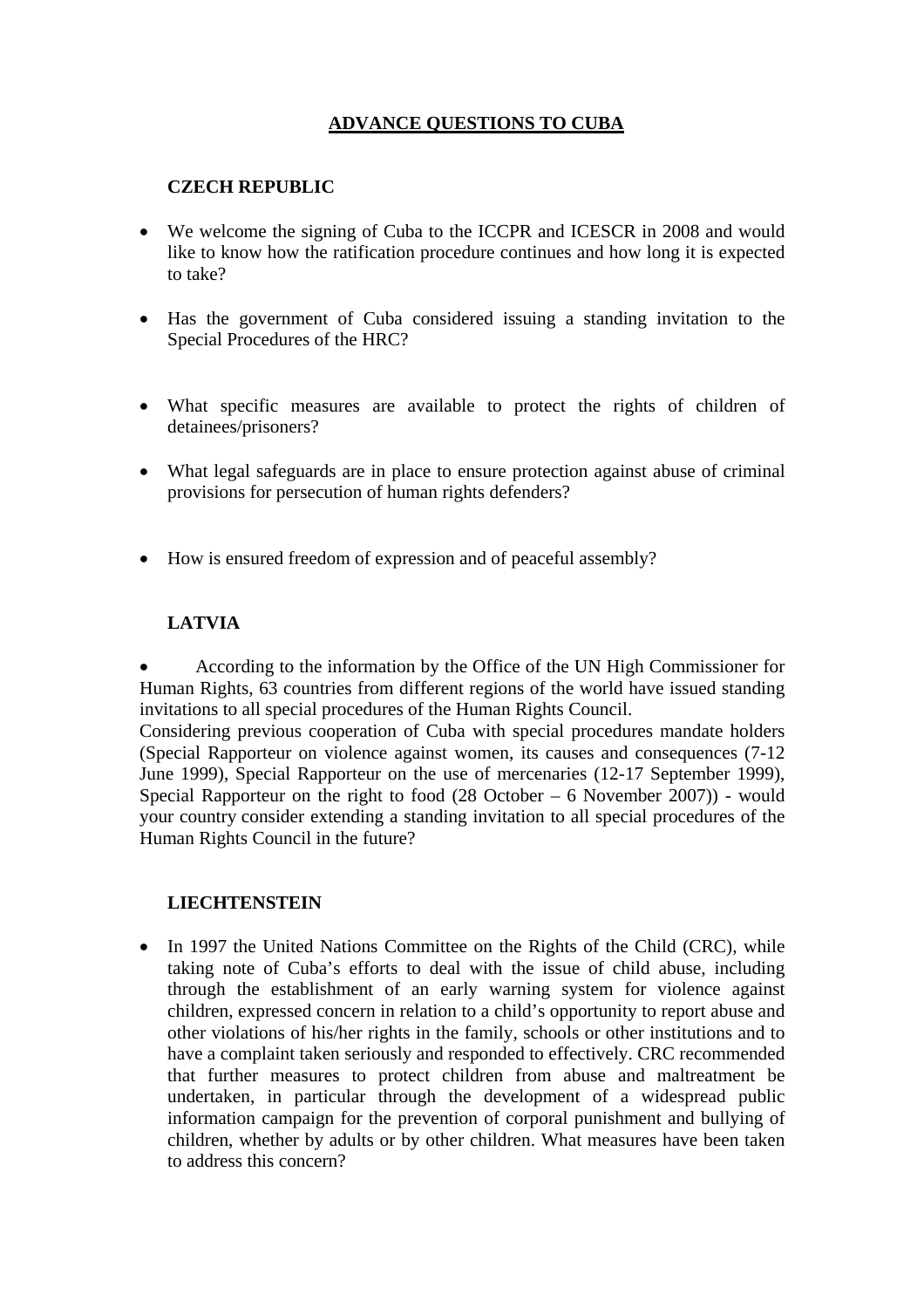• In 2006 the United Nations Committee on the Elimination of Discrimination against Women (CEDAW) expressed concern about the low percentage of women that own land in the rural areas and their limited access to credit and training. CEDAW recommended that Cuba pay special attention to the situation of rural women in order to ensure that women in the rural areas have effective access to, and control over, land and to credit facilities and training opportunities. How does Cuba intend to follow up on this recommendation?

## **NETHERLANDS**

- The announcement that Cuba would ratify the ICCPR and the ICESCR in the near future is considered an important positive step. Some national legislation seems to be contradictory to the spirit of these treaties, for example the law on "peligrosidad social pre-delictiva".
- Which measures will the Cuban government take in order to adapt national legislation to the ICCPR?
- Could the government of Cuba elaborate on its timeline to ratify the ICESCR?
- Which measures is the Cuban government taking to deal with incidents of violations of the Standard Minimum Rules for the Treatment of Prisoners in its prisons?
- Would Cuba consider access by independent organisations like the ICRC to its prisons in the near future?

### **SWEDEN**

- Credible reports from 2008 show increased levels of arbitrary detentions of dissidents in Cuba, as well as continued restrictions on the freedoms of expression and the press, association, assembly and movement, and on the right to take part in the government of one's country. Generally defined headings in the Criminal Code against crimes such as " dangerousness, enemy propaganda and contempt of authority" are used to penalize the exercise of fundamental freedoms. Reports also note with concern harassment and intimidation of critics through acts of repudiation. Could the government of Cuba elaborate on its plans for press law reform and any other measures it is taking to ensure full respect for the freedom of expression, association and assembly in accordance with international standards?
- There has been a persistent call from several member states, NGO's and the UN's Human Rights system for the government of Cuba to establish a standing independent body mandated to receive complaints of human rights violations. Could the government of Cuba elaborate on any measures taken to establish such a body?

Credible reports show evidence of ill-treatment, torture and lack of food, medical